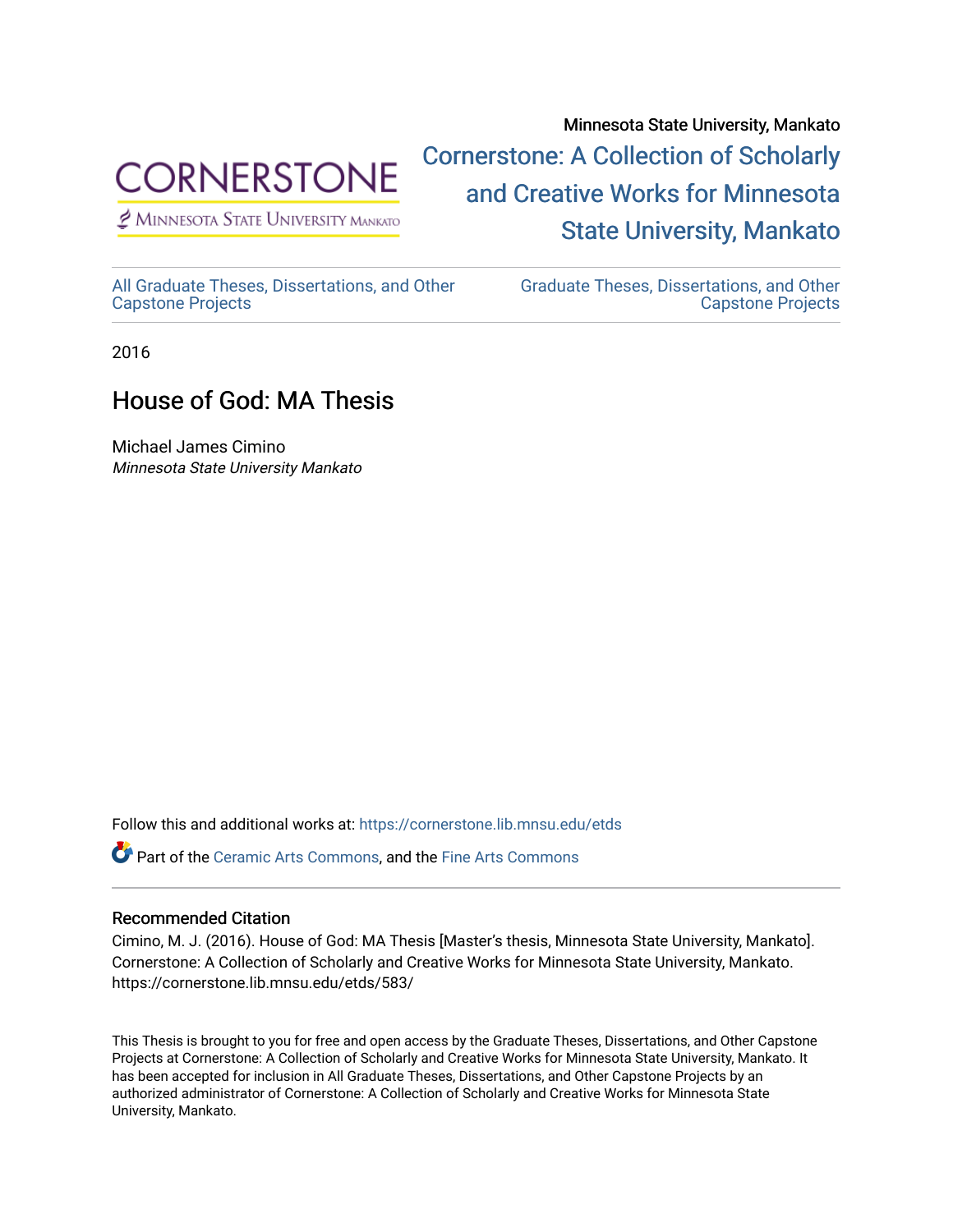House of God: MA Thesis

By

Michael Cimino

A Thesis Submitted in Partial Fulfillment of the

Requirements for the Degree of

Master of Arts

In

Studio Fine Art

**Ceramics** 

Minnesota State University, Mankato

Mankato, Minnesota

May 2016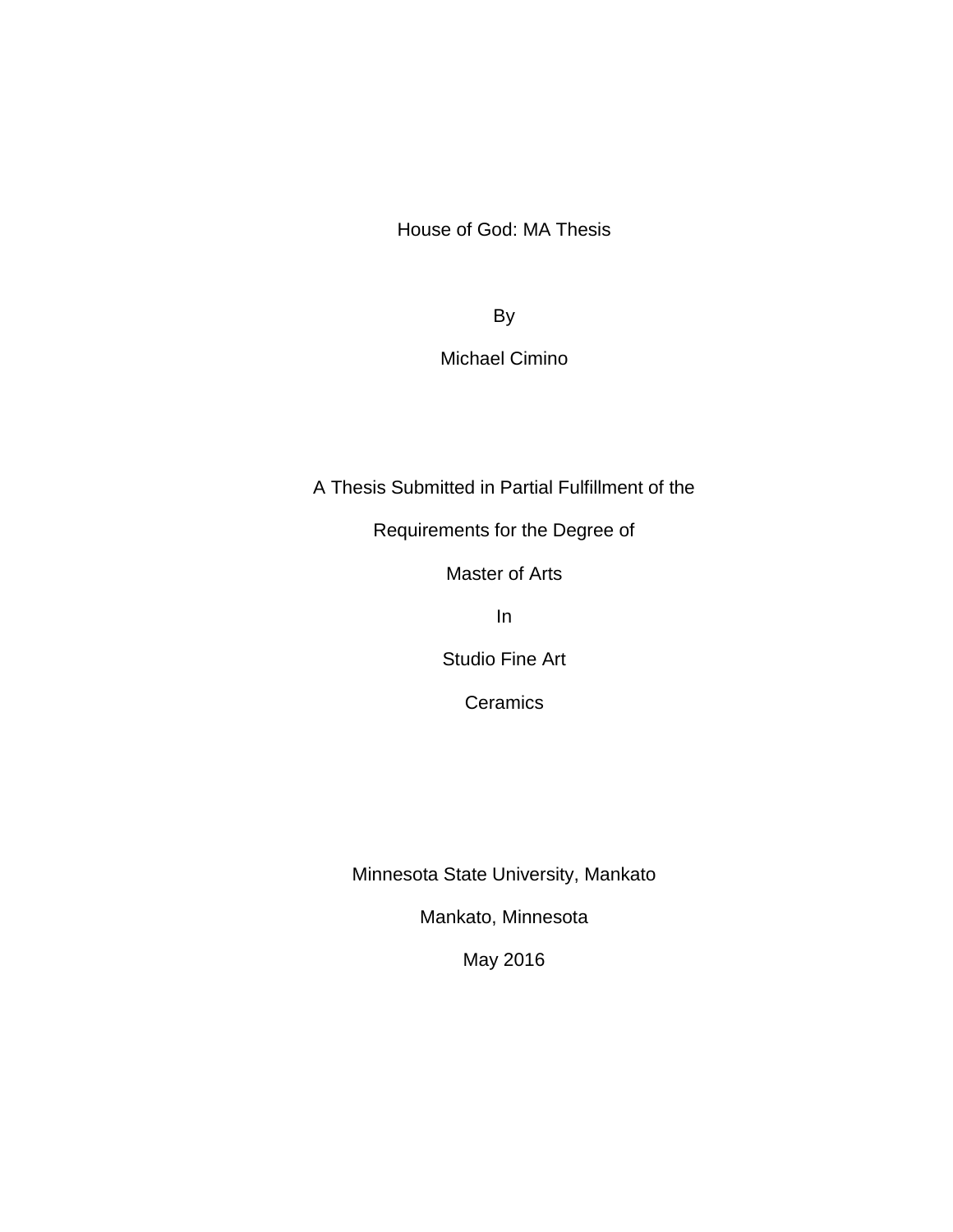2/22/2016

Master of Arts Thesis Exhibition: Michael Cimino

House of God

This thesis has been examined and approved by the following thesis committee:

Chair of Committee, Mika Laidlaw

\_\_\_\_\_\_\_\_\_\_\_\_\_\_\_\_\_\_\_\_\_\_\_\_\_\_\_\_\_\_\_\_\_\_\_\_\_\_\_\_\_\_\_\_\_\_\_\_\_\_\_\_\_

\_\_\_\_\_\_\_\_\_\_\_\_\_\_\_\_\_\_\_\_\_\_\_\_\_\_\_\_\_\_\_\_\_\_\_\_\_\_\_\_\_\_\_\_\_\_\_\_\_\_\_\_

\_\_\_\_\_\_\_\_\_\_\_\_\_\_\_\_\_\_\_\_\_\_\_\_\_\_\_\_\_\_\_\_\_\_\_\_\_\_\_\_\_\_\_\_\_\_\_\_\_\_\_\_

Committee Member, Amy Toscani

Committee Member, Brandon Cook